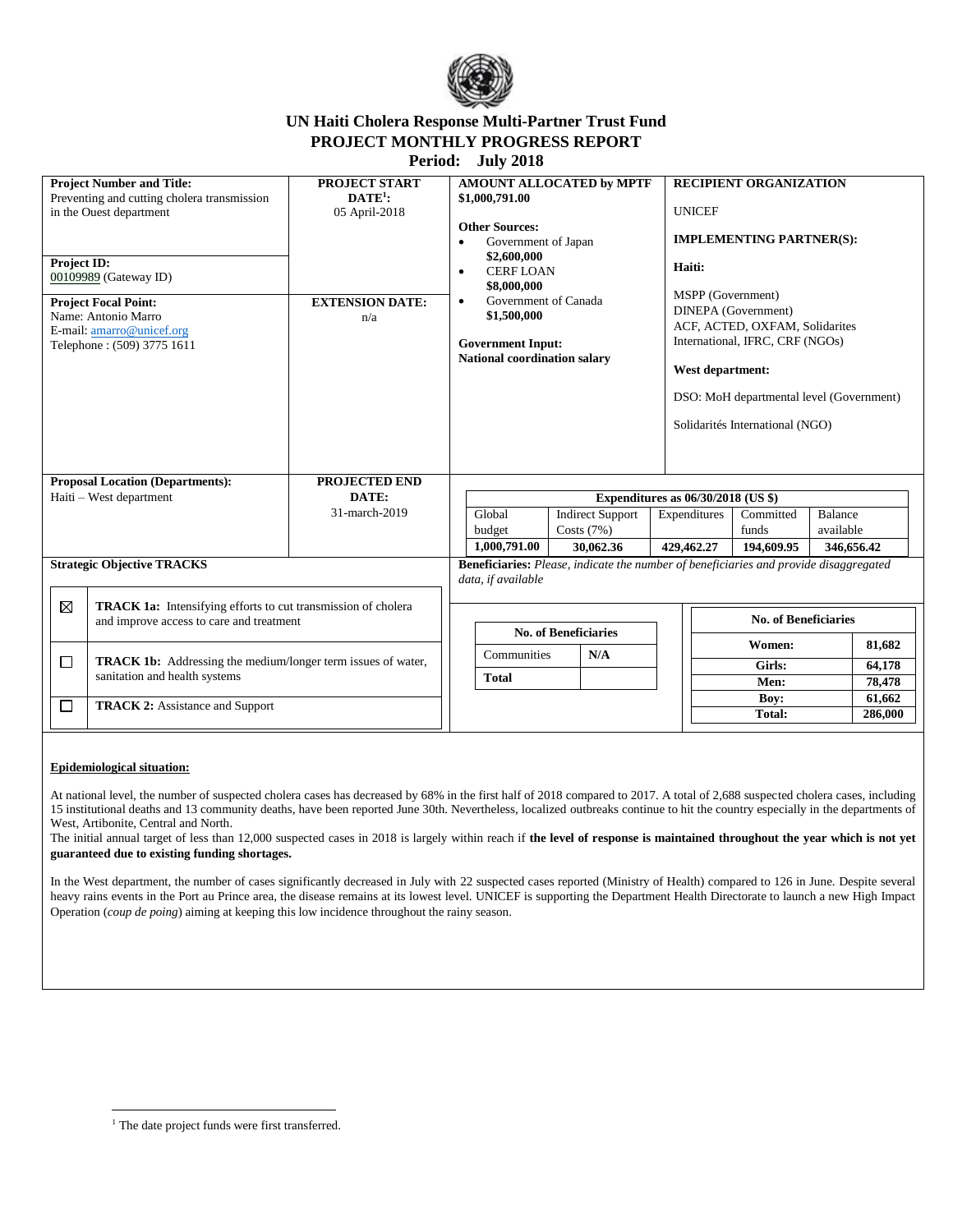

## **UN Haiti Cholera Response Multi-Partner Trust Fund PROJECT MONTHLY PROGRESS REPORT Period: July 2018**



*Figure 1:Cholera suspected cases in Haiti (light orange) and West department cholera cases (dark orange) compared to national fatality cholera cases (red curve) and rainfall (blue) - Haiti week 01 -2017 to week 30 – 2018. Data Sources: epidemiological: MSPP/DELR; Rainfall: NASA*

#### **Key achievements:**

### *Strengthening surveillance and coordination*

UNICEF continues to support and participate in the coordination at national level, with PAHO and the World Bank.

A Cholera Officer still closely supports the West Department Health Directorate to ensure a strong daily surveillance and coordination. The very low incidence in this heavily populated department has been the result of both component since early 2017 and must be maintained considering the high vulnerability of many areas.

As the rainy season has started, the Health Department Infectious Diseases Coordinator, supported by UNICEF, has requested partners to attend the surveillance situation room three days a week in order to increase preventive activities in high risk areas and coordinate rapid response in newly affected neighborhoods.

UNICEF continues its support to the National Cholera Coordination Cell of the National Directorate for Water and Sanitation (DINEPA). The cell composed of two persons assist the Regional DINEPA offices in increasing chlorination where needed.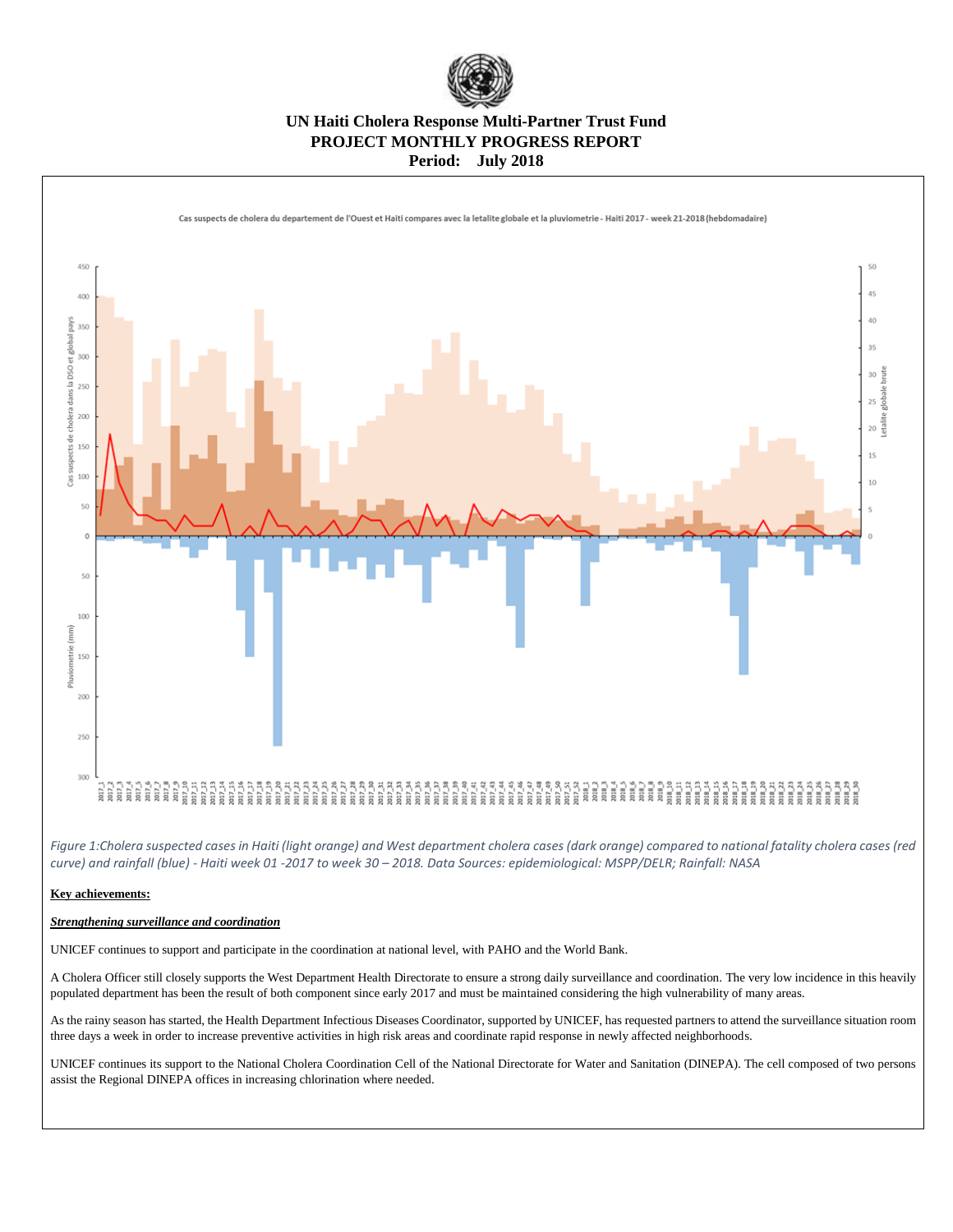

### **UN Haiti Cholera Response Multi-Partner Trust Fund PROJECT MONTHLY PROGRESS REPORT Period: July 2018**

### *Sustaining rapid response to alert*

Through its NGO partners (Solidarités International, ACTED), UNICEF supports 20 teams in the West department, out of which 15 teams are supported by the MPTF.

Below is a summary of UNICEF partners' activities in the West department in July and from January 2018 to date:

|                                                                                           | July   | January 2018 to<br>date |
|-------------------------------------------------------------------------------------------|--------|-------------------------|
| Suspected cases reported by MSPP                                                          | 22     | 512                     |
| *Number of interventions by EMIRA & NGO's (rapid responses and preventions<br>activities) | 475    | 3,577                   |
| Number of response done (rapid responses only)                                            | 262    | 2,223                   |
| % of response $<$ 48 h                                                                    | 97%    | 0.97                    |
| % of responded cases (suspected and no suspected)                                         | 100%   | 100%                    |
| % of joint responses with EMIRA                                                           | 41%    | 42%                     |
| Average of households per response (i.e "cordon sanitaire" size)                          | 16     | 15.7                    |
| Number of persons treated with chimioprophylaxy                                           | 1,190  | 14,172                  |
| Number of households having received at least one HWT product                             | 4,381  | 35,633                  |
| Number of persons sensitized (rapid responses only)                                       | 13,063 | 100,495                 |
| Number of persons sensitized (rapid responses and prevention)                             | 41,951 | 292,966                 |
| Number of disinfected houses                                                              | 4,130  | 33,455                  |
| Average of disinfected houses per response                                                | 15     | 15                      |
| Number of emergency water chlorination points activated                                   | 20     | 102                     |

*\* Rapid responses consist of one response for one cholera suspected case;* 

*\* Preventions activities are mobilization and sensitization activities but not attached* 

*directly to one suspected case*

#### *Linking emergency need to long-term capacity development*

A first mobile DINEPA team, called EMO-EPAH (*Equipe Mobile Eau Potable Assainissement Hygiene*), mixed with Solidarites International staff, has been created as planned. The main objective of the WASH mobile response team is to ensure effective chlorination in all water systems located, quick repair or protection of water systems in affected areas, as well as provision of chlorine and training to local water committees.

One additional team is being created and shall be active by September 2018. The second team will be based in the Hinche to respond to WASH / Cholera emergencies in the Centre, Artibonite and Northern departments.